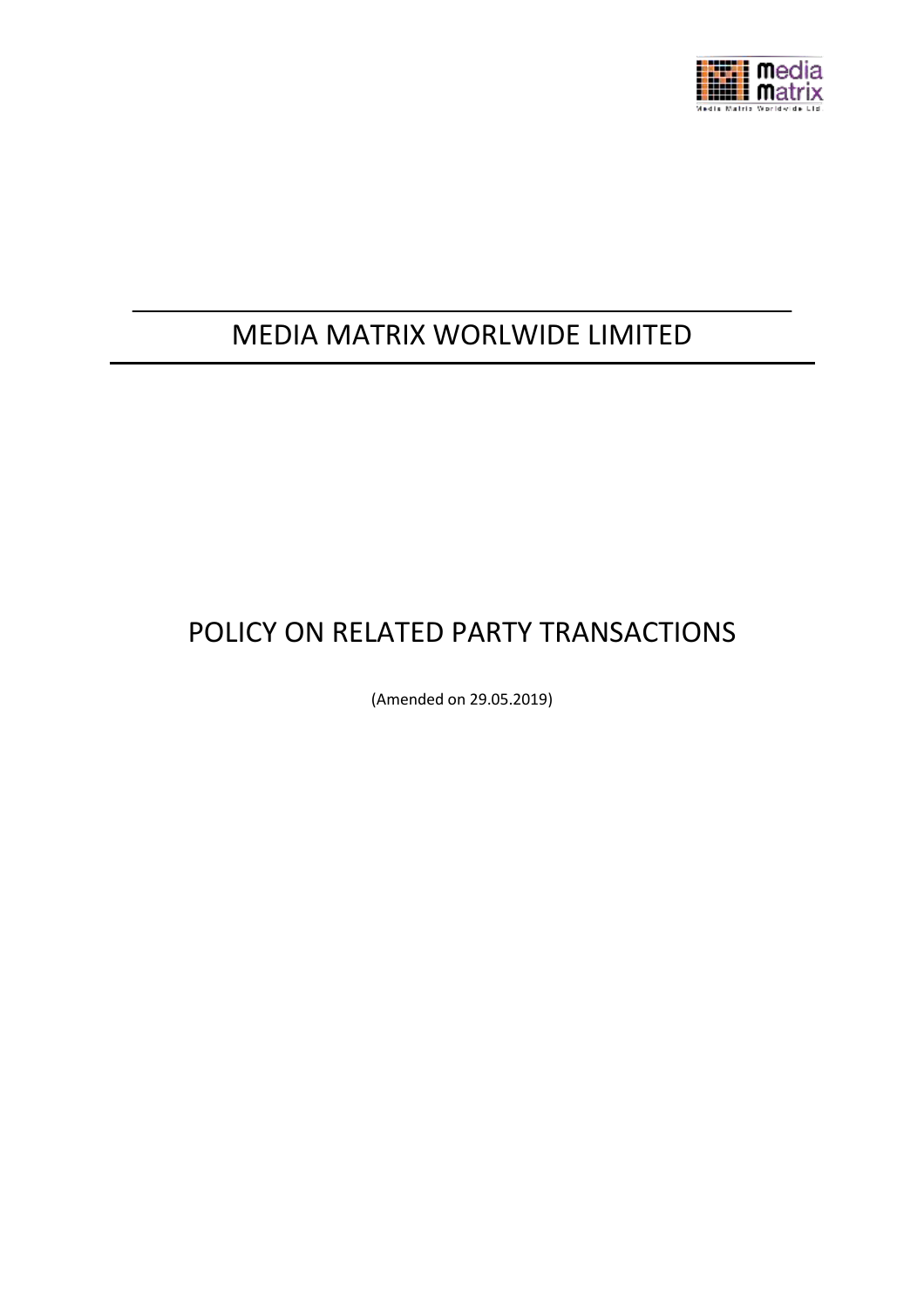

# **1. PREAMBLE**

The Board of Directors (the "Board") of Media Matrix Worldwide Limited (the "Company") has adopted this Policy upon the recommendation of the Audit Committee and the said Policy includes the materiality threshold and the manner of dealing with Related Party Transactions ("Policy") in compliance with the requirements of Section 188 of the Companies Act, 2013 and Regulation 23 of the Securities and Exchange Board of India (Listing Obligations and Disclosure Requirements) Regulations, 2015. Amendments, from time to time, to the Policy, if any, shall be considered by the Board based on the recommendations of the Audit Committee.

This Policy applies to transactions between the Company and one or more of its Related Parties. It provides a framework for governance and reporting of Related Party Transactions including material transactions.

### **2. OBJECTIVE**

This Policy is intended to ensure due and timely identification, approval, disclosure and reporting of transactions between the Company and any of its Related Parties in compliance with the applicable laws and regulations as may be amended from time to time.

The provisions of this Policy are designed to govern the approval process and disclosure requirements to ensure transparency in the conduct of Related Party Transactions in the best interest of the Company and its shareholders and to comply with the statutory provisions in this regard.

### **3. DEFINITIONS**

**"Act"** shall means the Companies Act, 2013 and the Rules framed thereunder amended from time to time.

**"Arm's length transaction"** means a transaction between two related parties that is conducted as if they were unrelated so that there is no conflict of interest.

**"Associate Company"**, in relation to another company, means a company in which that other company has a significant influence, but which is not a subsidiary company of the company having such influence and includes a joint venture company.

#### *For the purpose of this clause:*

- *(a) the expression "significant influence" means control of at least 20% of total voting power or control of or participation in business decisions under an agreement;*
- (b) the expression "joint venture" means a joint arrangement whereby the parties that have joint control of the arrangement have rights to the net assets of the arrangement.

"**Audit Committee or Committee**" means the Committee of the Board constituted from time to time under the provisions of Regulation 18 of the Securities and Exchange Board of India (Listing Obligations and Disclosure Requirements) Regulations, 2015 ("Listing Regulations") and Section 177 of the Companies Act, 2013.

"**Board**" means the Board of Directors as defined under the Companies Act, 2013.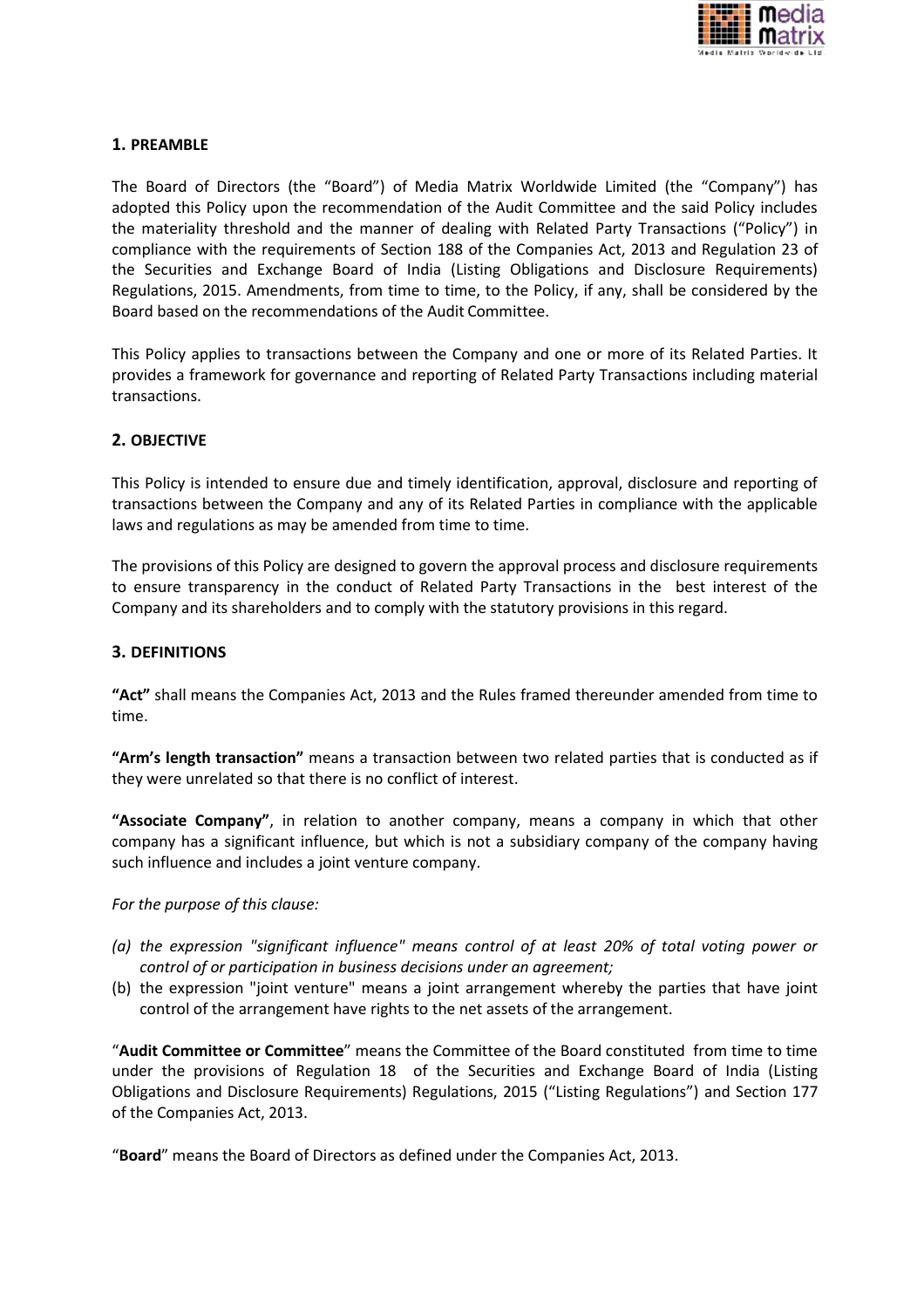

**"Company"** means Media Matrix Worldwide Limited.

"**Key Managerial Personnel**" means Key Managerial Personnel as defined under Section 2(51) of the Act read with Regulation 2(o) of the Listing Regulations as amended from time to time..

**"Material Related Party Transaction/ Material RPT"** means such transactions as prescribed in the Act or the Listing Regulations, as may be applicable.

#### **Material RPT as per Regulation 23 of the Listing Regulations**

- 1. Transaction(s) to be entered into individually or taken together with previous transactions with a related party during the financial year exceeds 10% of the annual consolidated turnover of the Company as per the last audited financial statements of the Company.
- 2. Transactions involving payments made to a related party with respect to brand usage or royalty, if individually or taken together with the previous transactions during a financial year exceeds 2% of the annual consolidated turnover of the Company as per the last audited financial statements of the Company.

### **Material RPT as per Section 188 of the Act read with Rule 15 of the Companies (Meetings of Board and its Powers) Rules, 2014**

| <b>Nature of Transactions</b>                                                                                     | <b>Materiality Threshold for the</b>                           |  |  |  |
|-------------------------------------------------------------------------------------------------------------------|----------------------------------------------------------------|--|--|--|
|                                                                                                                   | <b>Transactions</b>                                            |  |  |  |
| Sale, purchase, supply of any goods or materials,                                                                 | Amounting to 10% or more of the Turnover of the Company or Rs. |  |  |  |
| directly or through agent                                                                                         | 100 Crores, whichever is lower                                 |  |  |  |
| Selling or otherwise disposal of or buying property of                                                            | Amounting to 10% or more of Networth or Rs. 100 crores,        |  |  |  |
| any kind directly or through agent                                                                                | whichever is lower                                             |  |  |  |
| Leasing of property of any kind                                                                                   | Amounting to 10% or more of Networth or 10% or more of the     |  |  |  |
|                                                                                                                   | Turnover of the Company or Rs. 100 Crores, whichever is Lower  |  |  |  |
| Availing or rendering of services directly or through                                                             | Amounting to 10% or more of Turnover of the Company or Rs. 50  |  |  |  |
| agent                                                                                                             | Crores, whichever is lower                                     |  |  |  |
| The limits specified above shall apply for transaction/ transactions individually or taken together with previous |                                                                |  |  |  |
| transactions during a financial year.                                                                             |                                                                |  |  |  |
| Appointment to any office or place of profit in the                                                               | Monthly remuneration exceeding Rs. 2,50,000/-.                 |  |  |  |
| Company, its subsidiary company or associate company                                                              |                                                                |  |  |  |
| Remuneration for underwriting the subscription of any                                                             | Exceeding 1% of the Net worth                                  |  |  |  |
| securities or derivatives thereof of the Company.                                                                 |                                                                |  |  |  |

*The Turnover or Net worth referred above shall be computed on the basis of the audited financial statements of the preceding financial year.*

**"Ordinary Course of Business"** for the purpose of this policy will cover the business of the Company and its Group, usual transactions, customs and practices of a business including incidental and/ or facilitative activities of the Business of the Company and its Group.

The following factors have been considered for determination of whether the transactions are in the ordinary course of business:

- a) Objects of the Company permit the activities undertaken;
- b) There is a historical practice to conduct such activities;
- c) A pattern of frequency to conduct such activities over a period of time; and
- d) The transactions are common in industrial practice.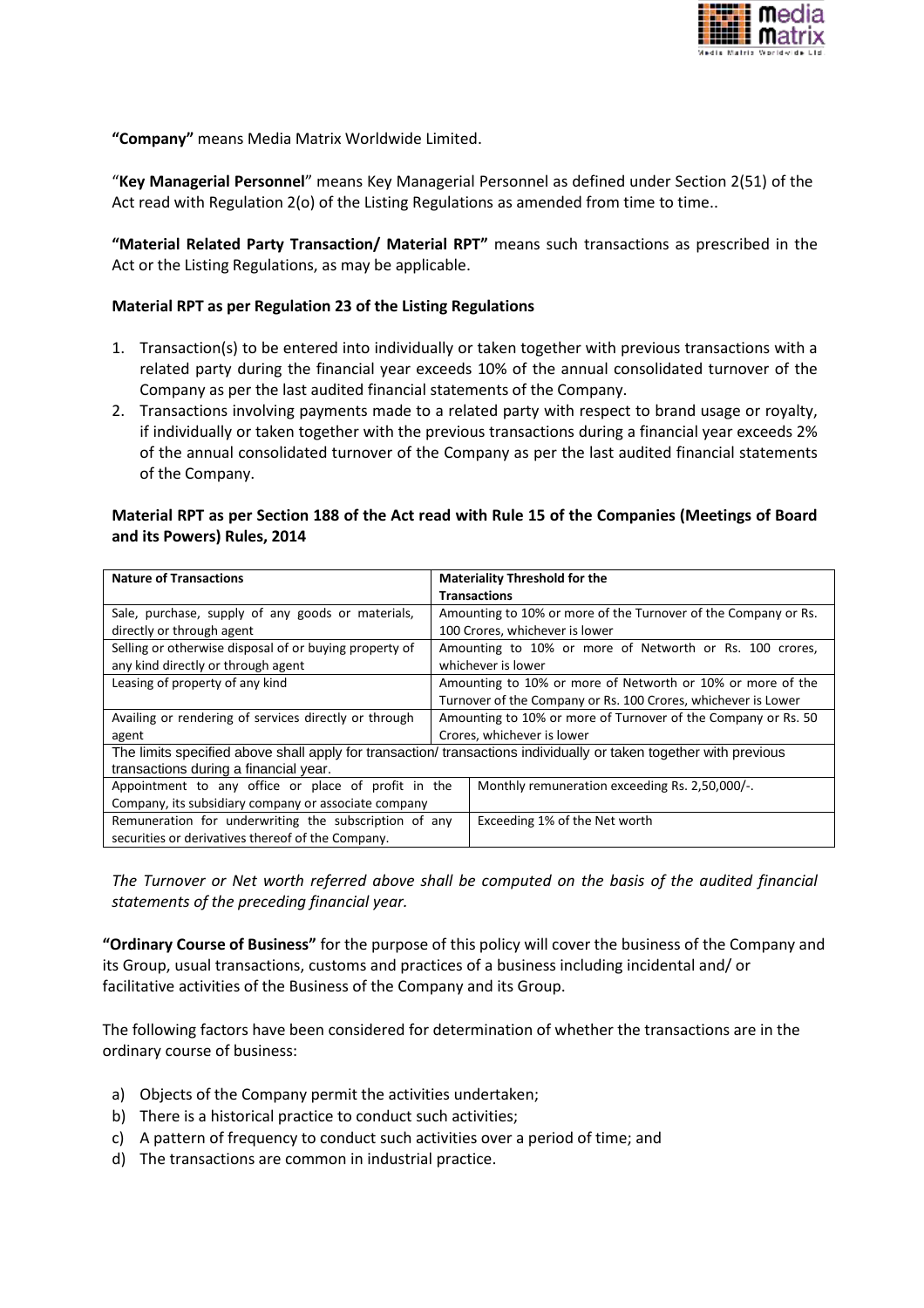

"**Related Party**" means related party as defined under Section 2(76) of the Act and Regulation 2(zb) of the Listing Regulations. Related Party includes:

- i. A Director or his Relative;
- ii. A KMP or his Relative;
- iii. A Firm, in which director, manager or his Relative is a partner;
- iv. A Private Company, in which director, manager or his Relative is a member or director;
- v. A Public Company, in which director or manager is a director and holds along with his Relatives, more than 2% of its paid-up share capital;
- vi. Any body corporate whose Board of Directors, Managing Director or Manager is accustomed to act in accordance with the advice, directions or instructions of a director or a manager;
- vii. Any person on whose advice, directions or instructions a director or manager is accustomed to act;
- viii. Any body corporate which is:
	- a holding, subsidiary or an associate company of the Company; or
	- a subsidiary of a holding company to which it is also a subsidiary; or
	- an investing company or the venturer of the company
	- ix. A Director other than an Independent Director or KMP of the holding company or his relative.
	- x. Any person or entity belonging to the promoter or promoter group of the Company and holding 20% or more of shareholding in the Company.
- xi. The entity is for a post-employment benefit plan, for the benefit of employees of the Company or an entity related to the Company. If the Company is itself for such a Plan, the sponsoring Employers are also related to the Company;

*Explanations:*

- 1) Nothing in clauses (vi) and (vii) above shall apply to advise, directions or instructions given in a professional capacity.
- 2) Investing Company or the venturer of a company means a body corporate whose investment in the Company would result in the Company becoming an associate company of the body corporate.

"**Related Party Transaction**" means any transaction between the Company and any Related Party for transfer of resources, services or obligations, regardless of whether a price is charged and includes –

a. Sale, purchase or supply of any goods or materials directly or through appointment of agent;

b. Selling or otherwise disposing of, or buying property of any kind directly or through appointment of agent;

- c. Leasing of property of any kind;
- d. Availing or rendering of any services directly or through appointment of agent;

e. Such related party's appointment to any office or place of profit in the Company, its subsidiary Company or associate Company;

f. Underwriting the subscription of any securities or derivatives thereof, of the Company;

(The above is an indicative list and not an exhaustive one).

*Transactions with a related party shall be construed to include a single transaction or a series of transactions in a contract entered/ to be entered into by the Company with the Related Party during a financial year.*

"**Relative**" means a relative as defined under Section 2(77) of the Act read with Rule 4 of the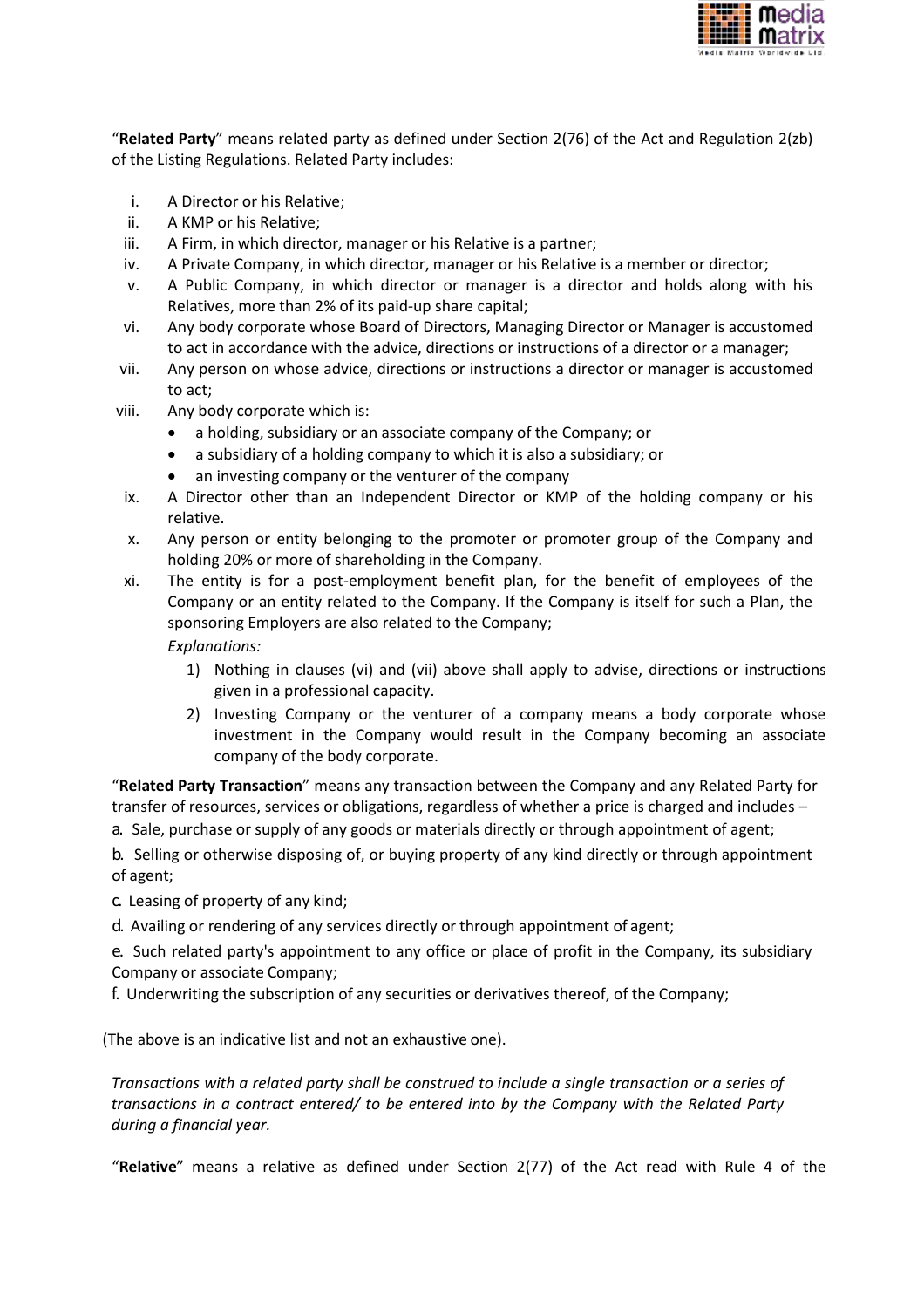

Companies (Specification of Definitions Details) Rules, 2014. Relatives include anyone who is related in any of the following manner: –

- a. Members of a Hindu undivided family;
- b. Husband or wife;
- c. Father (including step-father);
- d. Mother (including step-mother);
- e. Son (including step-son);
- f. Son's wife;
- g. Daughter;
- h. Daughter's husband;
- i. Brother (including step-brother); or
- j. Sister (including step-sister).

The terms Director, Chief Financial Officer, Company Secretary, shall have the same meaning as assigned under the Companies Act, 2013.

# **4. POLICY**

The Audit Committee shall review and approve all Related Party Transactions based on this Policy.

All proposed Related Party Transactions except transactions to be entered into between the Company and its wholly owned subsidiary whose accounts are consolidated with the Company and placed before the shareholders at the general meeting for approval, must be reported to the Audit Committee for prior approval by the Committee in accordance with this Policy. In the case of frequent / regular / repetitive transactions which are in the normal course of business of the Company, the Committee may grant standing pre –approval / omnibus approval, details whereof are given in a separate section of this Policy.

In exceptional cases, where a prior approval is not taken due to an inadvertent omission or due to unforeseen circumstances, the Committee may ratify the transactions in accordance with this Policy.

# **4.1 IDENTIFICATION OF RELATED PARTY TRANSACTIONS**

Every Director, and Key Managerial Personnel will be responsible for providing a declaration in the format as per Annexure 1 containing the following information to the Company Secretary on an annual basis:

- 1. Names of his / her Relatives;
- 2. Partnership firms in which he / she or his / her Relative is a partner;
- 3. Private Companies in which he / she is a member or Director;

4. Public Companies in which he / she is a Director and holds along with his/her Relatives more than 2% of paid up share capital;

5. Any Body Corporate whose Board of Directors, Managing Director or Manager is accustomed to act in accordance with his / her advice, directions or instructions;and

6. Persons on whose advice, directions or instructions, he / she is accustomed to act (other than advice, directions or instructions obtained from a person in professional capacity).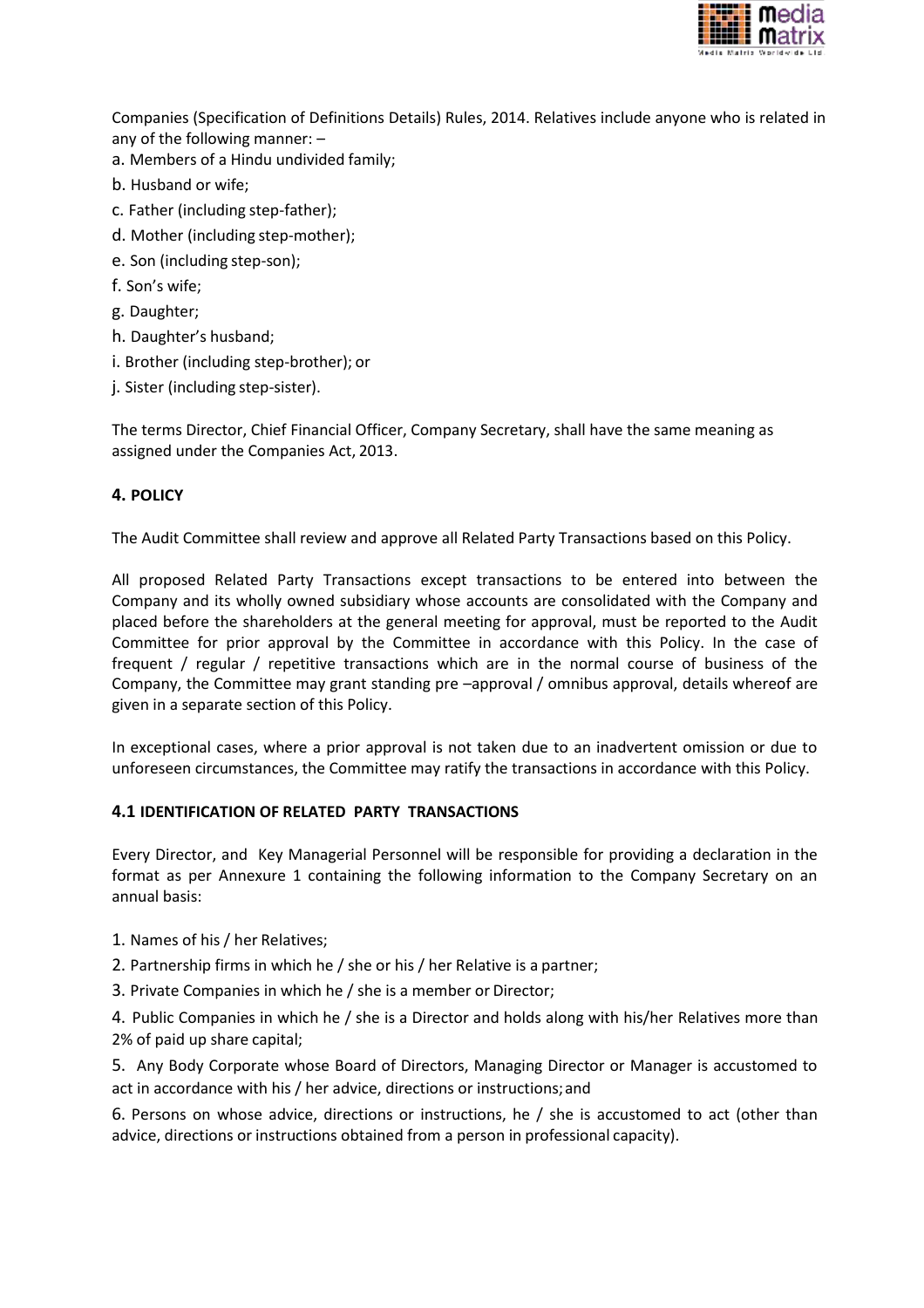

Every Director and the Key Managerial Personnel will also be responsible to update the Company Secretary of any changes in the above relationships, directorships, holdings, interests and / or controls immediately on him / her becoming aware of such changes.

The Company Secretary shall be responsible to maintain an updated database of information pertaining to Related Parties reflecting details of –

1. All Directors and Key Managerial Personnel;

2. All individuals, partnership firms, companies and other persons as declared and updated by Directors and Key Managerial Personnel;

3. Company's holding company, subsidiary companies and associatecompanies;

4. Subsidiaries of holding company;

5. Director or Key Managerial Personnel of the holding company or their Relatives;and

6. Any other entity which is a Related Party as defined under Section 2(76) of the Companies Act, 2013 read with Regulation 23 of the Securities and Exchange Board of India (Listing Obligations and Disclosure Requirements) Regulations, 2015 or the relevant AccountingStandard.

The database shall be updated whenever necessary and shall be reviewed at least once a year jointly by the Company Secretary and Whole time Director or Company Secretary and Chief Finance Officer if any. The updated data base shall be provided by the Company Secretary to Corporate Accounts and Finance Department who shall further share the same with the concerned business divisions/heads.

Every Director, Key Managerial Personnel, Functional / Business heads / Chief Financial Officer will be responsible for providing prior Notice to the Company Secretary of any potential Related Party Transaction. They will also be responsible for providing additional information about the transaction that the Board / Committee may request, for being placed before the Committee and the Board.

The suggested details and list of records and supporting documents which are required to be provided along with the Notice of the proposed transaction are provided in Annexure 2 to this Policy.

The Company Secretary in consultation with the Whole Time Director, Chief Financial Officer if any, may refer any potential related party transaction to any external legal/transfer pricing expert and the outcome or opinion of such exercise shall be brought to the notice of the Audit Committee. Based on this Notice, the Company Secretary will take it up for necessary approvals under this Policy.

#### **4.2 REVIEWANDAPPROVALOFRELATEDPARTYTRANSACTION**

All Related Party Transactions shall be subject to the prior approval of the Audit Committee at a meeting. A member of the Committee, who has a potential interest in any Related Party Transaction, will not remain present at the meeting or abstain from discussion and voting on such Related Party Transaction and shall not be counted in determining the presence of a quorum when such Transaction is considered.

#### **4.2.1 CONSIDERATION BY THE COMMITTEE IN APPROVING THE PROPOSED TRANSACTIONS**

While considering any transaction, the Committee shall take into account all relevant facts and circumstances including the terms of the transaction, the business purpose of the transaction, the benefits to the Company and to the Related Party, and any other relevant matters.

Prior to the approval, the Committee shall, *inter-alia*, consider the following factors to the extent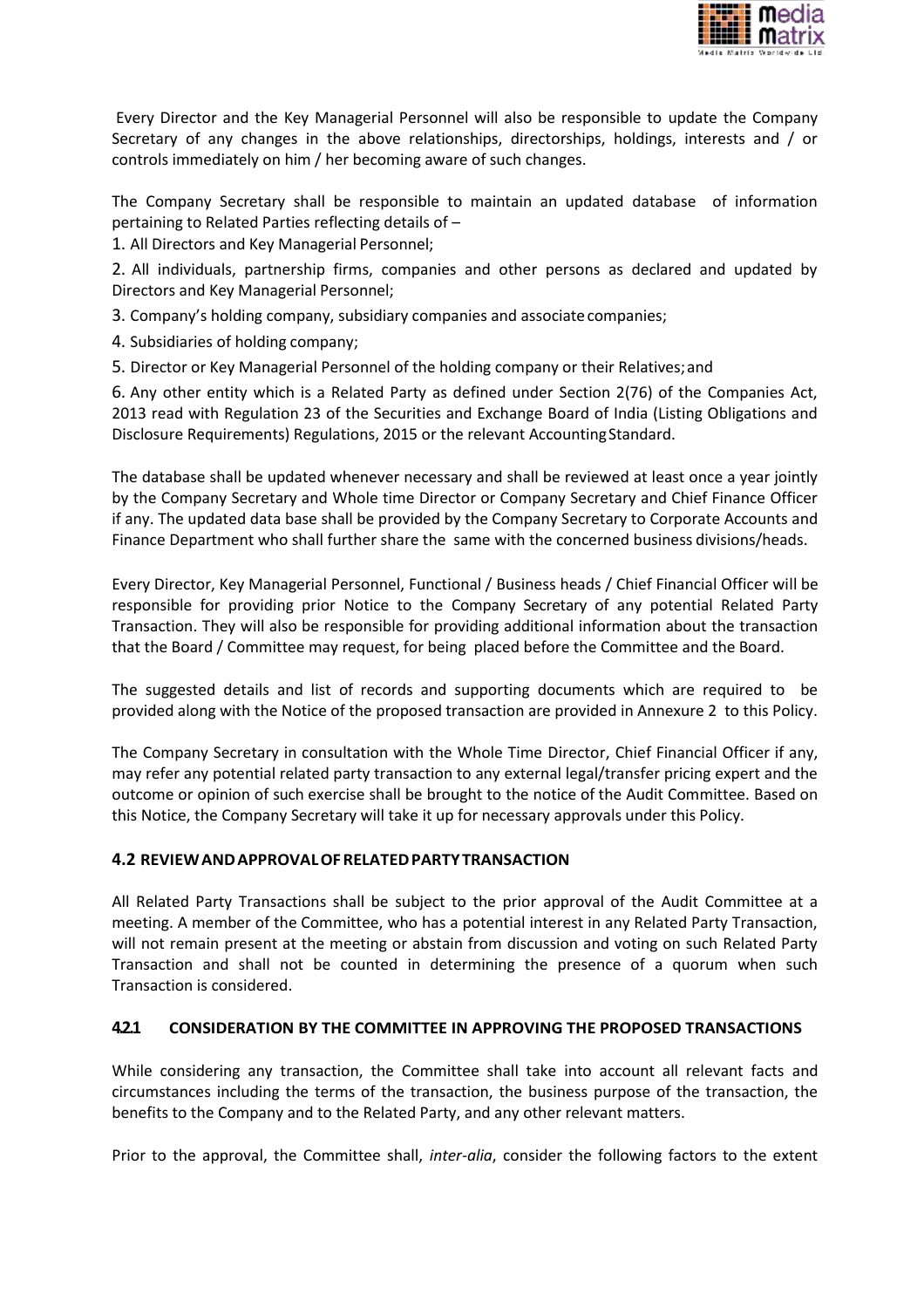

relevant to the transaction:

a. Whether the terms of the Related Party Transaction are in the ordinary course of the Company's business and are on an arm's length basis;

b. The business reasons for the Company to enter into the Related Party Transaction and the nature of alternative transactions, if any;

c. Whether the Related Party Transaction includes any potential reputational risks that may arise as a result of or in connection with the proposed Transaction; and

d. Whether the Related Party Transaction would affect the independence or present a conflict of interest for any Director or Key Managerial Personnel of the Company, taking into account the size of the transaction, the overall financial position of the Director, Key Managerial Personnel or other Related Party, the direct or indirect nature of the Director's interest, Key Managerial Personnel's or other Related Party's interest in the transaction and the ongoing nature of any proposed relationship and any other factors the Committee deems relevant.

While considering the arm's length nature of the transaction, the Committee shall take into account the facts and circumstances as were applicable at the time of entering into the transaction with the Unrelated Party. The Committee shall take into consideration that subsequent events (i.e., events after the initial transactions have commenced) like evolving business strategies / short term commercial decisions to improve / sustain market share, changing market dynamics, local competitive scenario, economic / regulatory conditions affecting the global / domestic industry, may impact profitability but may not have a bearing on the otherwise arm's length nature of the transaction.

# **4.2.2 APPROVAL BYTHEBOARD**

If the Committee determines that a Related Party Transaction should be brought before the Board, or if the Board in any case elects to review any such matter or it is mandatory under any law for Board to approve the Related Party Transaction, then the Board shall consider and approve the Related Party Transaction at a meeting and the considerations set forth above shall apply to the Board's review and approval of the matter, with such modification as may be necessary or appropriate under the circumstances.

# **4.2.3 STANDINGPRE-APPROVAL/OMNIBUSAPPROVALBYTHECOMMITTEE**

In the case of frequent / regular / repetitive transactions which are in the normal course of business of the Company, the Committee may grant standing pre-approval / omnibus approval. While granting the approval the Audit Committee shall satisfy itself of the need for the omnibus approval and that same is in the interest of the Company. The omnibus approval shall specify the following:

- a. Name of the related party
- b. Nature of the transaction
- c. Period of the transaction
- d. Maximum amount of the transactions that can be entered into
- e. Indicative base price / current contracted price and formula for variation in price, if any
- f. Such other conditions as the Audit Committee may deem fit.

Such transactions will be deemed to be pre-approved and may not require any further approval of the Audit Committee for each specific transaction unless the price, value or material terms of the contract or arrangement have been varied / amended. Any proposed variations / amendments to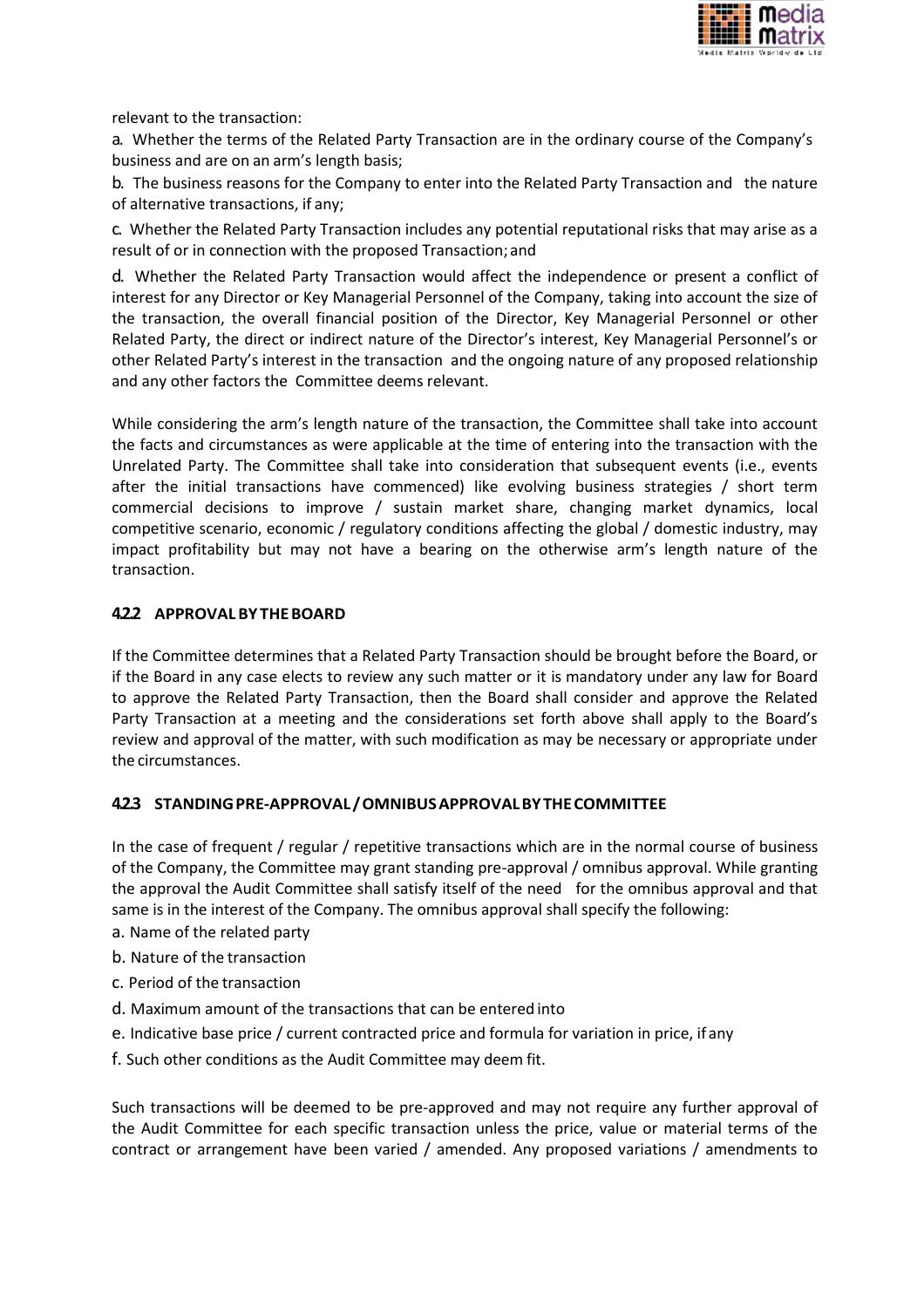

these factors shall require a prior approval of the Committee.

Further, where the need of the related party transaction cannot be forseen and all prescribed details are not available, the Committee may grant omnibus approval subject to the value per transaction not exceeding Rs.1,00,00,000/- (Rupees One Crore only). The details of such transaction shall be reported at the next meeting of the Audit Committee for ratification. Further, the Committee shall on an annual basis review and assess such transactions including the limits to ensure that they are in compliance with this Policy. Pursuant to Section 177 read with rule 6A of the Companies (Meeting of Board and its Power) Rules, 2014, Omnibus approval shall be valid for a period not exceeding one financial year and shall require fresh approval after the expiry of such financial year.

Further in terms of the Act, omnibus approval shall not be made for transactions in respect of selling or disposing of the Undertaking of the Company.

*Undertaking as defined under the Act, shall mean an undertaking in which investment of the Company exceeds 20% of its networth as per the audited balance sheet of the preceding financial year or an undertaking which generates 20% of the total income of the Company during the previous financial year.*

# **4.2.4 APPROVALOFMATERIALRELATEDPARTYTRANSACTIONS**

All Material Related Party Transactions shall require approval of the shareholders through resolution and the Related Parties shall abstain from voting on such resolution.

**4.2.5 TRANSACTIONS NOT IN ORDINARY COURSE OF BUSINESS OR NOT AT ARM'S LENGTH** All Related Party Transactions in excess of the limits prescribed under the Companies Act, 2013, which are not in the Ordinary Course of Business or not at Arms' Length shall also require the prior approval of the shareholders through resolution and the Related Parties shall abstain from voting on such resolution.

# **4.2.6 RELATEDPARTYTRANSACTIONSNOTPREVIOUSLYAPPROVED**

In the event the Company becomes aware of a Related Party Transaction that has not been approved or ratified under this Policy, the transaction shall be placed as promptly as practicable before the Committee or Board or the Shareholders as may be required in accordance with this Policy for review and ratification.

The Committee or the Board or the Shareholders shall consider all relevant facts and circumstances respecting such transaction and shall evaluate all options available to the Company, including but not limited to ratification, revision, or termination of such transaction, and the Company shall take such action as the Committee deems appropriate under the circumstances.

#### **4.3 DISCLOSURE AND REPORTING OF RELATED PARTY TRANSACTIONS**

Every Related Party Transaction entered into by the Company shall be referred to in the Board's report to the shareholders along with justification for entering into such transaction. The Company Secretary, Whole Time Director and the Chief Financial Officer, if any shall be, responsible for such disclosure. The Company Secretary shall also make necessary entries in the Register of Contracts required to be maintained under the Companies Act, 2013.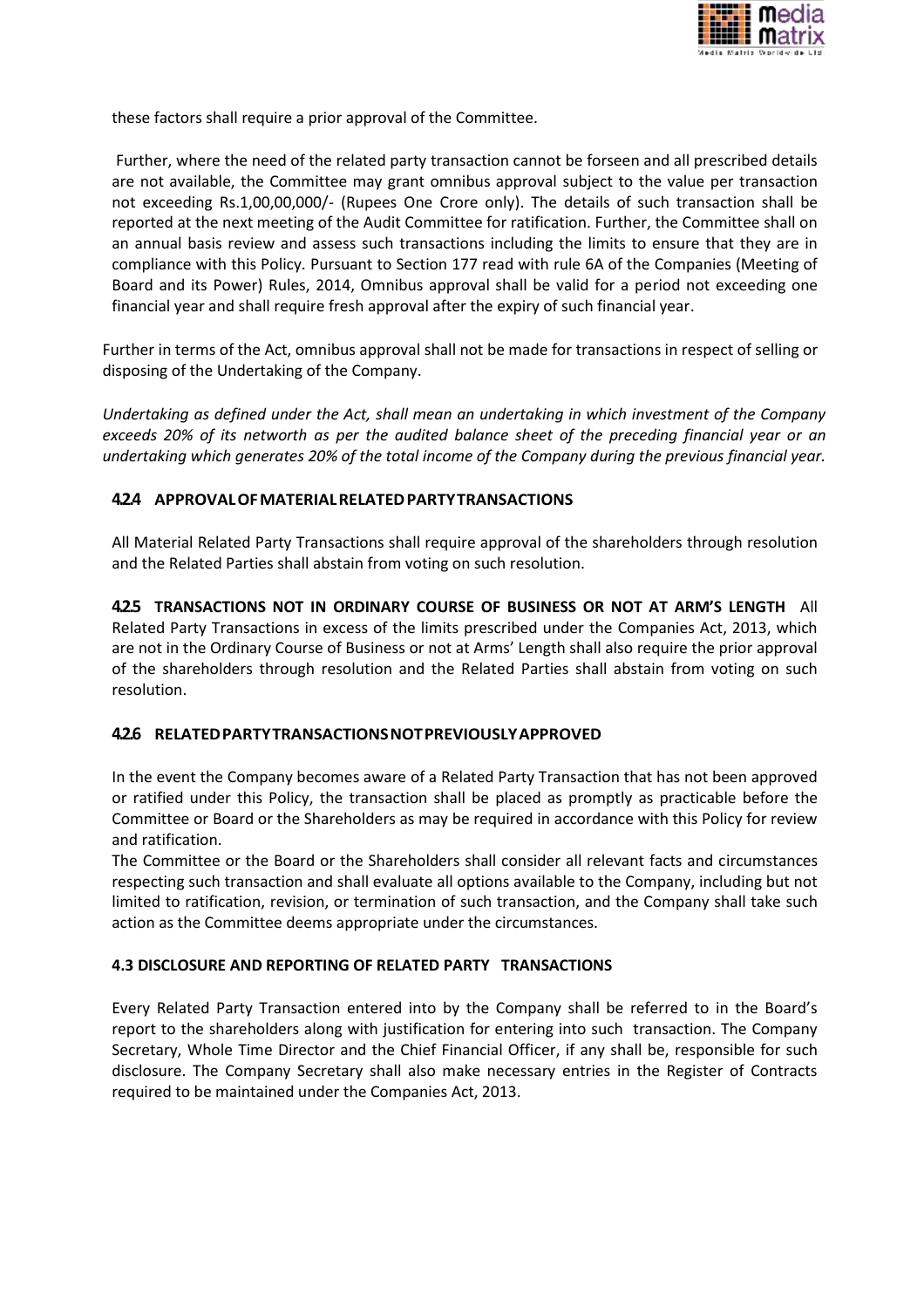

### **4.4 DISCLOSURE TO THE STOCK EXCHANGES**

Within 30 days from the date of publication of its standalone and consolidated financial results for the half year, the Company shall disclose RPTs on a consolidated basis in terms of the Listing Regulations and publish the same on the website of the Company.

### **5. SCOPE LIMITATION**

In the event of any conflict between the provisions of this Policy and of the Securities and Exchange Board of India (Listing Obligations and Disclosure Requirements) Regulations, 2015 / Companies Act, 2013 or any other statutory enactments, rules, the provisions of such the Securities and Exchange Board of India (Listing Obligations and Disclosure Requirements) Regulations, 2015/ Companies Act, 2013 or statutory enactments, rules shall prevail over this Policy.

### **6. DISSEMINATION OF POLICY**

Either this Policy or the important provisions of this policy shall be disseminated to all functional and operational employees and other concerned persons of the Company and shall be hosted on the website of the Company and web link thereto shall be provided in the annual report of the Company.

#### **7. POLICY REVIEW**

The policy shall be subject to review as may be deemed necessary and in accordance with any regulatory amendments.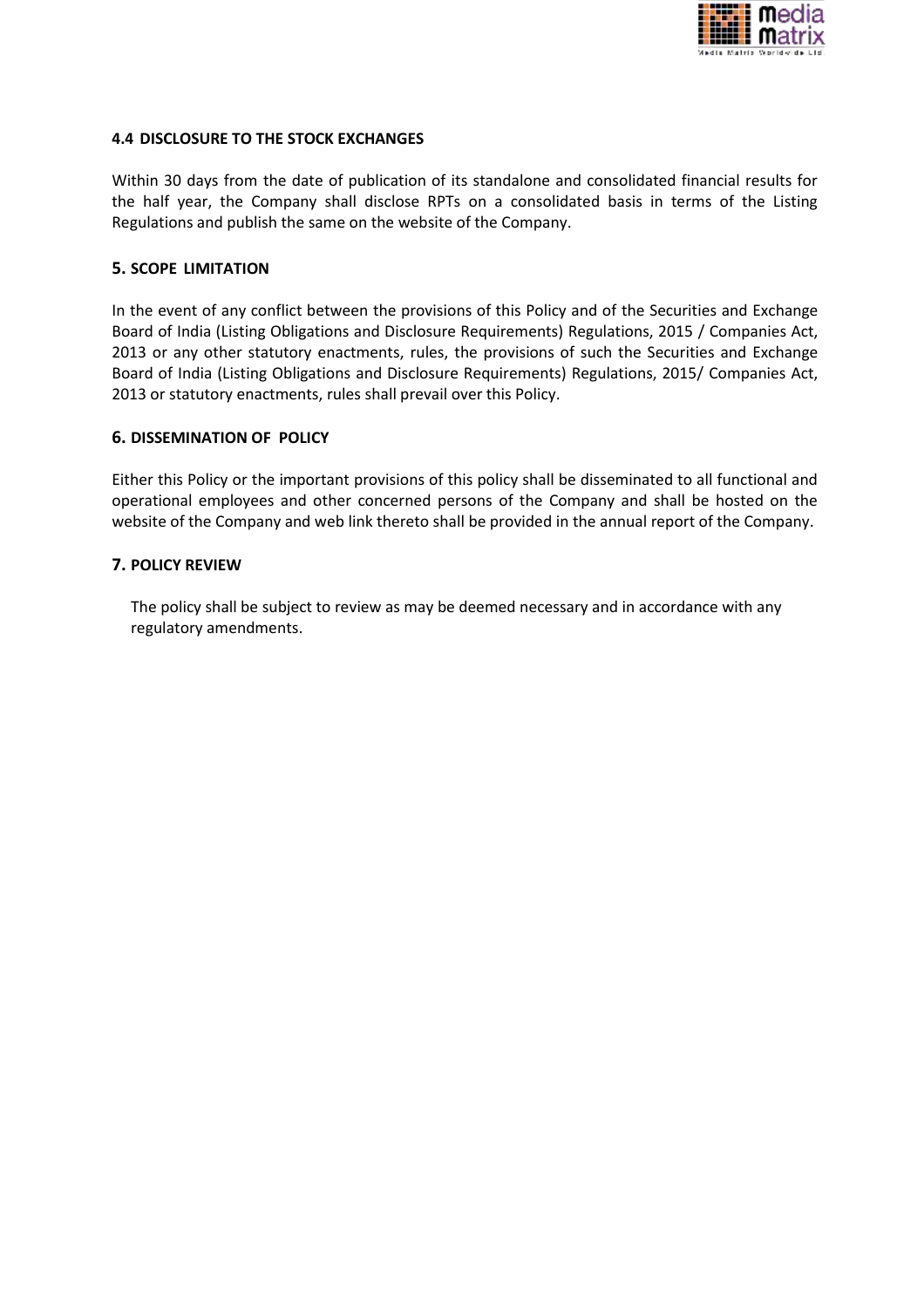

# ANNEXURE -1

# INFORMATION REQUIRED UNDER SECTION 2(76) OF THE COMPANIES ACT, 2013

| Particulars                                                                                                                                                                                                                                                                                                                                  |                    |                       |                     |
|----------------------------------------------------------------------------------------------------------------------------------------------------------------------------------------------------------------------------------------------------------------------------------------------------------------------------------------------|--------------------|-----------------------|---------------------|
| Names of Relatives:<br>1.<br>Wife! Husband<br>$\geq$<br>Father (including step-father)<br>><br>Mother (including step-mother)<br>><br>Son (including step son)<br>$\geq$<br>Son's wife<br>$\geq$<br>Daughter<br>$\geq$<br>Daughter's husband<br>$\geq$<br>Brother (including step-brothers)<br>><br>Sister (including step-sister)<br>$\geq$ |                    |                       |                     |
| Members of HUF in which Director is a<br>$\geq$<br>member                                                                                                                                                                                                                                                                                    |                    |                       |                     |
| Names of firms in which Director is a Partner<br>2.                                                                                                                                                                                                                                                                                          |                    |                       |                     |
| Names of firms in which Director's Relatives (as<br>3.<br>defined above) is a Partner                                                                                                                                                                                                                                                        |                    |                       |                     |
| Names of Private Companies in which Director is<br>4.<br>a Director                                                                                                                                                                                                                                                                          |                    |                       |                     |
| Names of Private Companies in which Director is<br>5.<br>a Member                                                                                                                                                                                                                                                                            |                    |                       |                     |
| 6. Names of Public Companies in which Director is a<br>Director and holds alongwith his relatives more<br>than 2% of its paid up capital                                                                                                                                                                                                     | Name of<br>Company | No. of shares<br>held | % of shares<br>held |
|                                                                                                                                                                                                                                                                                                                                              |                    |                       |                     |
| 7. *Any body corporate whose Board of Directors,<br>managing director or manager is accustomed to<br>act in accordance with the advice, directions or<br>instructions of a Director                                                                                                                                                          |                    |                       |                     |
| *Any person on whose advice,<br>directions or<br>8.<br>instructions, the director is accustomed to act                                                                                                                                                                                                                                       |                    |                       |                     |

\* For Point no. 7 & 8, the advice, directions or instructions given in a professional capacity shallnotbeconsidered.

Place : Signature:

Date : Name of the Director: